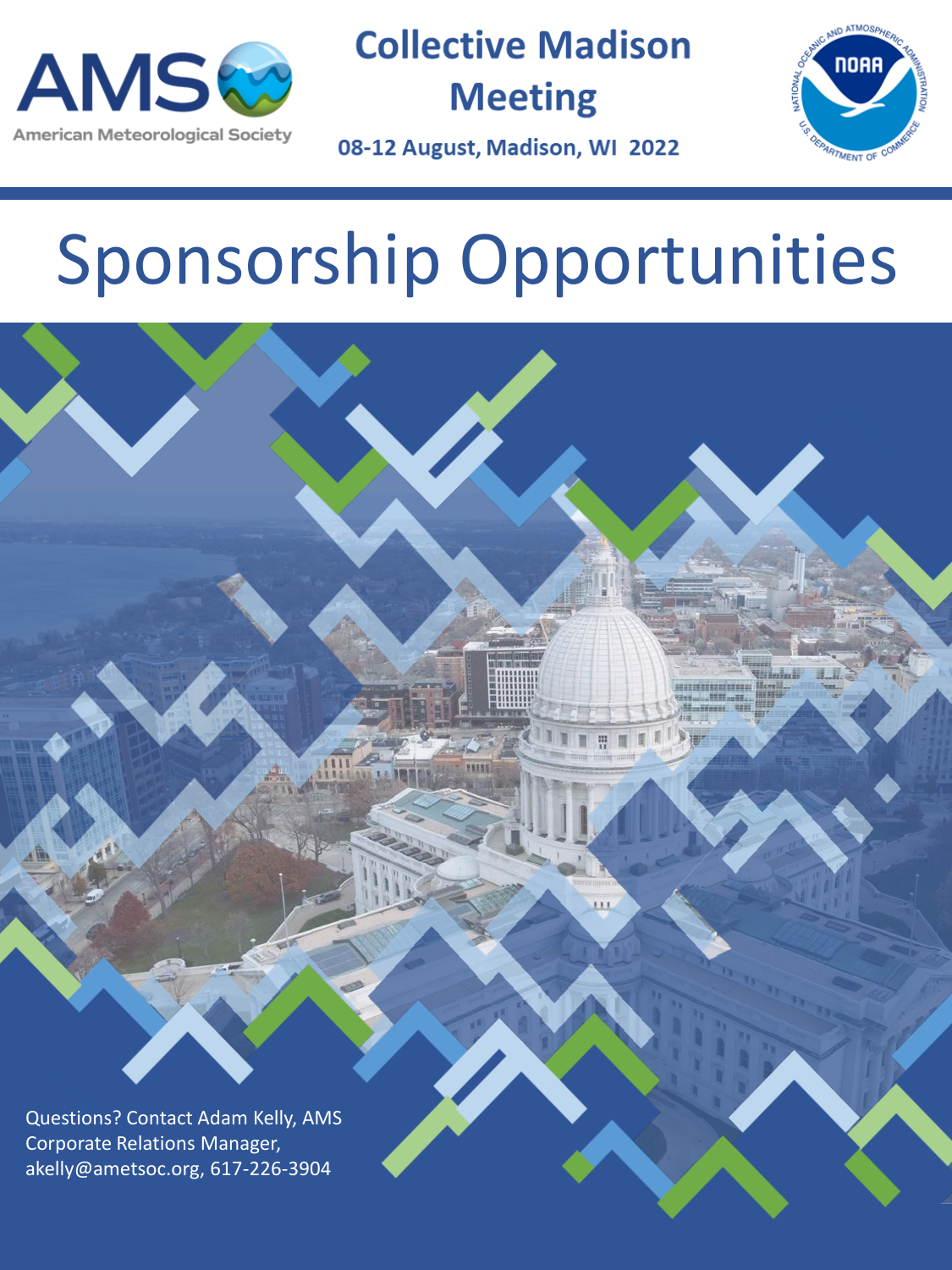

# **Collective Madison Meeting**

### 08-12 August, Madison, WI 2022



The American Meteorological Society, partnering with NOAA (National Oceanic and Atmospheric Administration), will be hosting the Collective Madison Meeting (CMM) 8-12 August 2022 in Madison, Wisconsin. The CMM is made up of the following: The **25th Conference on Satellite Meteorology, Oceanography, and Climatology / Joint 2022 NOAA Satellite Conference,** organized by the AMS Committee on Satellite Meteorology, Oceanography, and Climatology. The **17th Conference on Polar Meteorology and Oceanography,** organized by the Committee on Polar Meteorology and Oceanography. The **16th Conference on Cloud Physics/16th Conference on Atmospheric Radiation,** organized by the Committee on Cloud Physics and the Committee on Atmospheric Radiation.

**AMS invites you to become a sponsor of CMM and secure your spot to network, influence, and receive recognition with this premier group of attendees from the private and public sectors, academia, students, and early career professionals.** 

# CMM 2022 Sponsorship Opportunities

#### *\$1500 Bronze Sponsor*

- **Linked logo on AMS Collective Madison** Meeting website
- Recognition on site at CMM
- Social media recognition before, during, and after CMM
- Recognition on session PPT slides and printed program\*

#### *\$3000 Silver Coffee Break Sponsor*

- **Linked logo on AMS Collective Madison** Meeting website
- **Recognition on site at CMM**
- Social media before, during, and after CMM
- Recognition on session PPT slides and printed program\*
- Recognition at sponsored coffee break

#### *\$5000 Gold Poster Session & Coffee Break Sponsor* **- INCLUDES EXHIBITOR ACCESS**

- **Linked logo on AMS Collective Madison** Meeting website
- Recognition on site at CMM
- Social media recognition before, during, and after CMM
- **Recognition on session PPT slides and** printed program\*
- Recognition at sponsored coffee break/poster session
	- Complimentary tabletop exhibit in the poster hall

# **For questions: Contact Adam Kelly, AMS Corporate Relations Manager, [akelly@ametsoc.org](mailto:akelly@ametsoc.org), 617-226-3904**